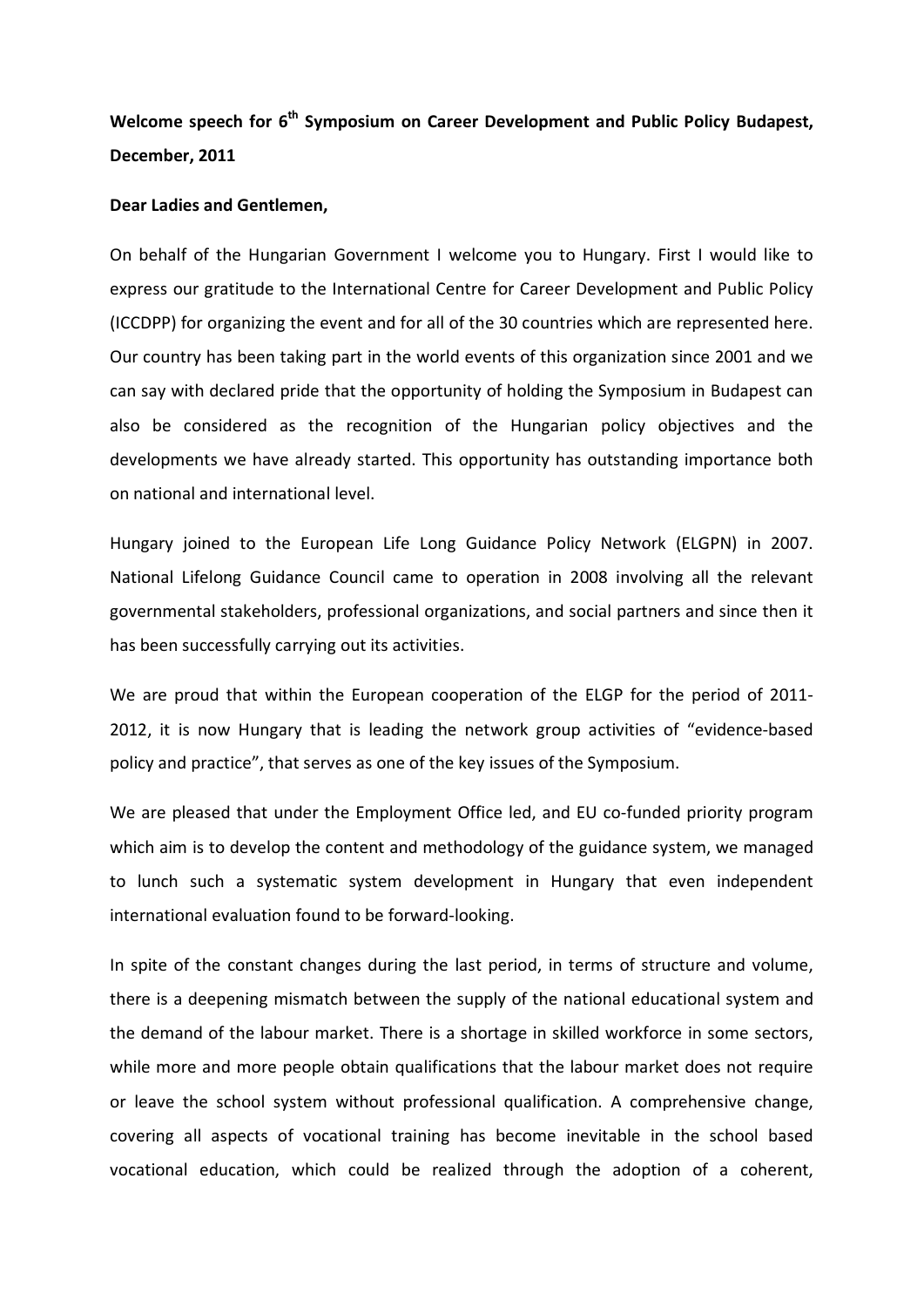comprehensive, new act on vocational education. Vocational education and training system is going to be transformed according to the real needs of the labour market in line with revision of the act on public education and the act on vocational contribution. Through the intensive involvement of the economic sector it will strengthen the quality of VET and it will make it more attractive in the eye of the students and of those adults who are just before making their carrier choices.

Career guidance is high on the agenda in the restructuring process of vocational education and training system. We do believe, that all students need to receive career guidance services at least once before the appropriate decision points in order to be supported in the decision making process for taking the right further steps. We think that the realization of lifelong guidance should be the common responsibility of all persons and organizations concerned and it requires a coordinated professional work from the government.

In addition to strengthen lifelong guidance we are also planning to introduce a single career tracking system based on coherent legal standards. Our goal is to establish such an information feedback system that provides proper support for those decision makers, who are in the position to have a say in the shape of the structure and content of the professions, and in the permission processes of certain courses. The information feedback system will include data on the utilization of professions and on the employment tendencies after obtaining professional certificates.

We hope that the development of the career guidance and career tracking system should help shaping a training structure that is better adapted to the labour-market requirements, and should encourage students and adults to make more conscious and effective career choices. In line with the EU 2020 head targets we are expecting it will have positive impacts on the reduction of early school leaving and on the growth of employment.

In the long run, it sets a challenging task for all of us to establish such a - globally unique national life-long guidance system, which on the bases of the cooperation of employment, education, culture, economic and social sectors is able to promote the success of the citizens on the fields of training and employment and the accessibility of an acceptable life quality. We consider the Symposium to be an important milestone not only from a national view, but also from the aspect of international developments in career guidance as well. An important